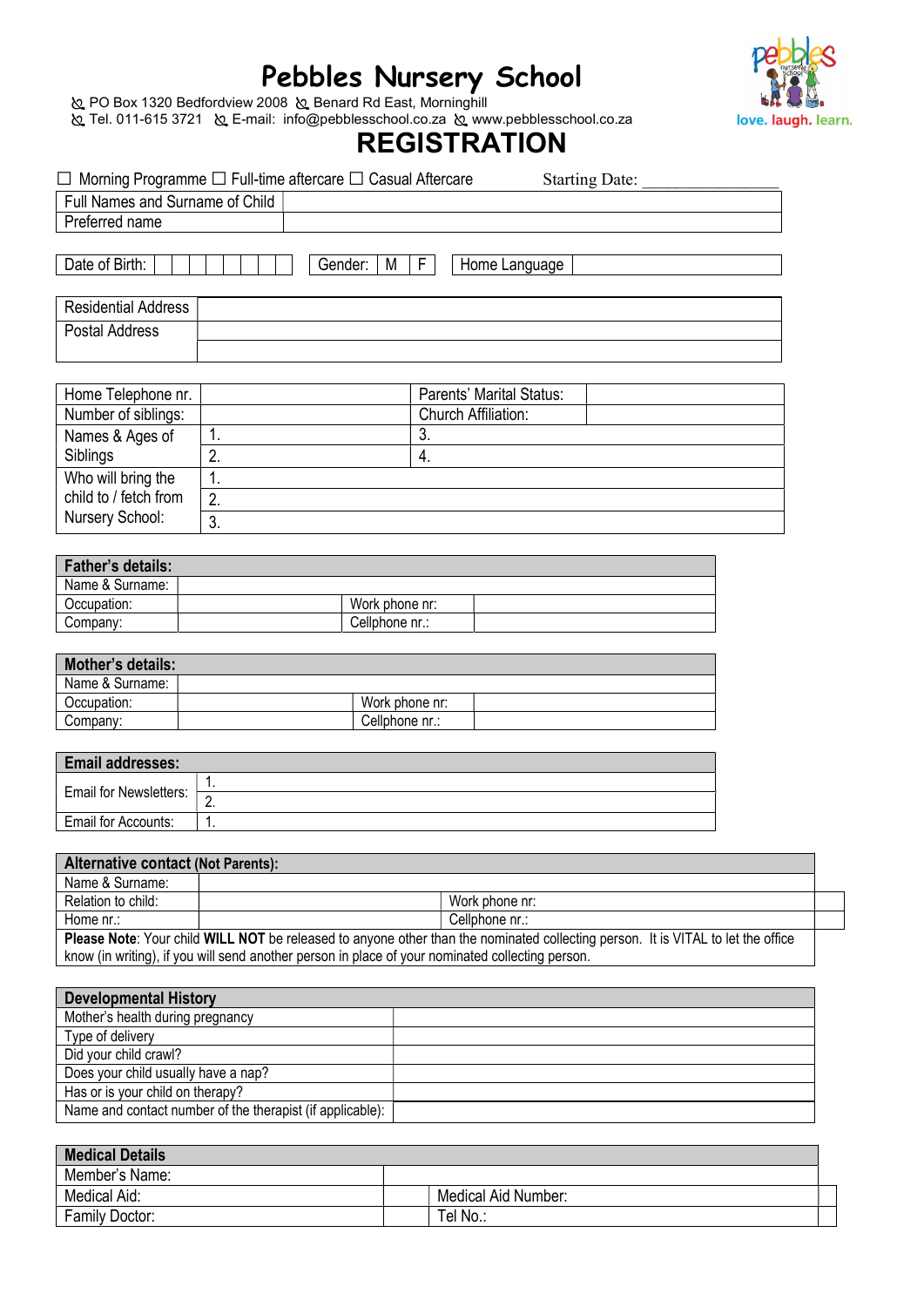NB: In case of emergency, paramedics will be contacted and your child will be taken to the nearest hospital. Any costs incurred for ambulance and or medical care will be for the parents account.

| document.<br>Copy of Immunization Record attached? |                                                                                                       | Yes | No. |
|----------------------------------------------------|-------------------------------------------------------------------------------------------------------|-----|-----|
|                                                    |                                                                                                       |     |     |
|                                                    | re any chronic ailments, allergies and / or any medically related information that we need to be made |     |     |
|                                                    |                                                                                                       |     |     |
| are of:                                            |                                                                                                       |     |     |

#### DECLARATION BY PARENT / GUARDIAN

1. I hereby declare that the information I have given is true in every respect, and that I have read and understood all that this Form contains.

agree to be bound by the Rules and Regulations of the School and the terms and conditions set out in our Prospectus which may be subject to change from time to time.

2. I hereby give permission that my child receives the necessary medical attention needed in case of an emergency. I hereby appoint the Principal of the School and/or any other authorized persons to act, if deemed advisable by such persons, on behalf of my child, in loco parentis.

4. I hereby indemnify Pebbles Nursery School or any member of staff or any other duly authorized person, for any loss, damage, whether damage to property or personal or bodily injury or otherwise from whatsoever cause arising.

5. I hereby give consent for my child to go on outings and indemnify all staff or any person conveying my child against any claim that may arise.

6. I agree to pay the School fees IN ADVANCE by the 1st of each month.

celet or necklace. Pebbles will not be held liable for non-disclosure.

7. I hereby give consent for photos or video footage to be taken of my child for newsletters and for occasional use in Cornerstone Church and publishing on Pebbles website. I understand that these will not be given to the media or sold.

I declare that I have read, understood and will abide by, the Rules and Regulations of Pebbles Nursery School

\_\_\_\_\_\_\_\_\_\_\_\_\_\_\_\_\_\_\_\_\_\_\_\_\_\_\_\_\_\_\_\_\_\_ \_\_\_\_\_\_\_\_\_\_\_\_\_\_\_\_\_\_\_\_\_\_\_\_ \_\_\_\_\_\_\_\_\_\_\_\_\_\_\_

Surname & full initials (please print) Signature of Parent/Guardian Date

## GENERAL CONSENT AND INDEMNITY

I hereby give permission for my child/ward (Full Names) to attend PEBBLES NURSERY SCHOOL.

I hereby unconditionally indemnify, absolve and hold blameless Pebbles Nursery School, and it's directors, employees, agents, contractors, office or any other organisation or persons, from and against any claims, actions, proceedings, costs, demands, liabilities, losses and expenses of any nature whatsoever, whether directly or indirectly, whether for death, personal injury, illness, disease or any other loss or harm by my child, for whatsoever reason and of whatsoever nature, or any damage to the property of my child or any other person, including any consequential damages, as a result of, during, or in the course of his / her attendance at Pebbles Nursery School or any other place of child care which is under the jurisdiction of Pebbles Nursery School, including, without limiting the generality of the foregoing provision, any journey, trip or excursion undertaken by my said child/ward whilst enrolled at Pebbles Nursery School.

Parent/Guardian Signature DATE

Parent/Guardian Full Names

## MEDICAL CONSENT

I hereby give consent that my child/ward may receive any necessary first-aid and/or medical treatment in case of any emergency and I will be liable for the costs incurred.